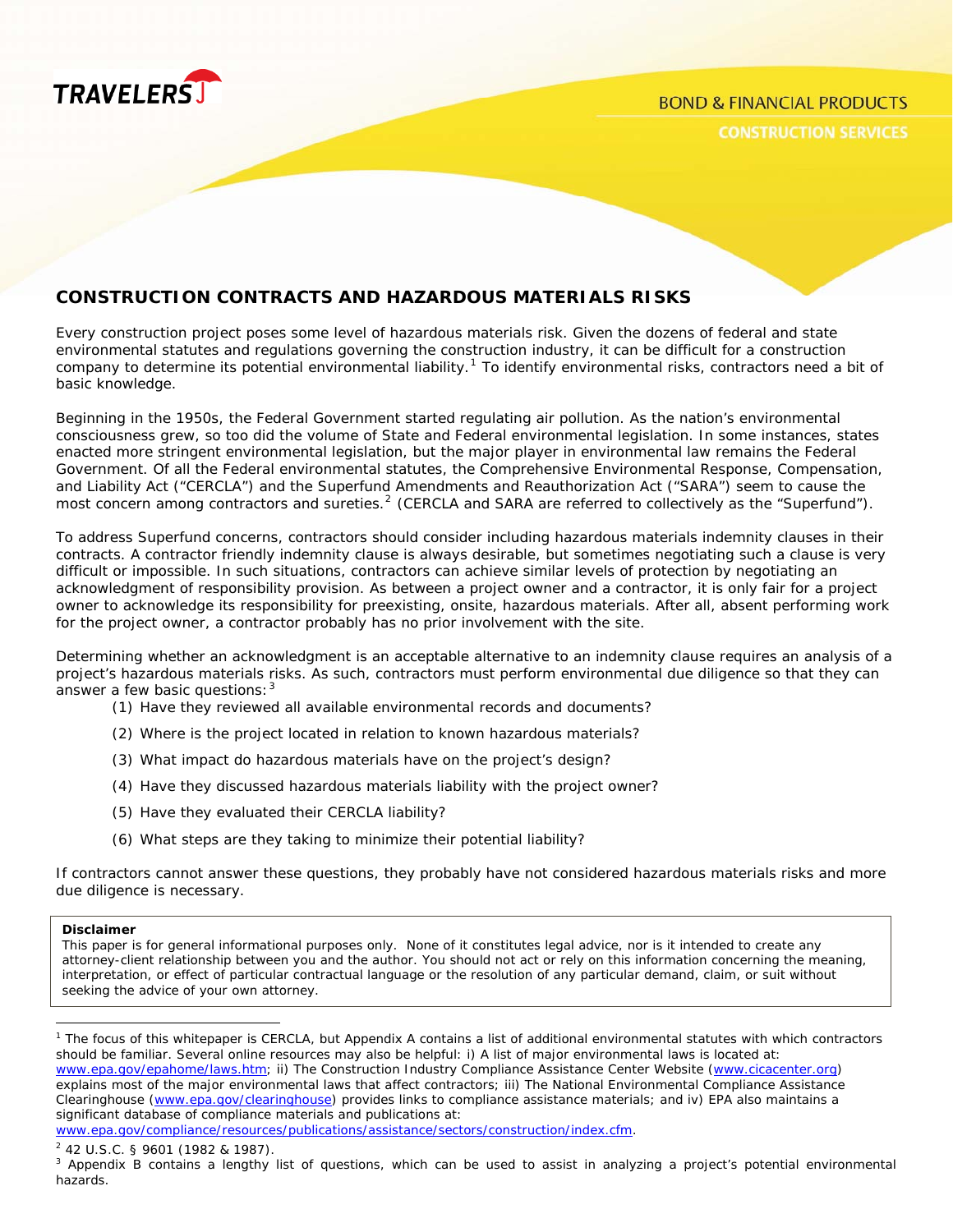Many contractors believe that they can avoid CERCLA liability and mitigate hazardous materials risks entirely by subcontracting hazardous materials work to third parties. Subcontracting does have its place, but contractors must understand that subcontracting does not protect them from CERLA liability. As a party that lets a hazardous materials related subcontract, contractors merely move themselves from one category of potential responsible party to another; i.e. contractors become "arrangers" under CERCLA. This issue is addressed further below, but it suffices to say that subcontracting is not as effective a risk mitigation tool as some believe.

Contractors must be aware of CERCLA risks, and they must identify and mitigate such risks to the best of their abilities. Indemnity clauses and acknowledgment of responsibility clauses are both good methods of mitigating hazardous materials risks. There is no formula that dictates when contractors should use one clause or the other. The goal is to address hazardous materials risks up front. Achieving this goal will depend largely on the project, the owner, and the risks unique to each construction site.

#### **1) CERCLA and SARA – History and Background[4](#page-1-0)**

On December 11, 1980, Congress enacted CERCLA, which provided the Environmental Protection Agency ("EPA") with the authority it needed to cleanup hazardous waste sites. In addition, CERCLA made those persons responsible for releases of hazardous waste liable for cleanup costs. When EPA cannot locate responsible parties, it pays for cleanup activities with the proceeds of a trust fund. Congress created the trust fund through a tax on the chemical and petroleum industries. This dedicated trust fund is the source of CERCLA's nickname – the "Superfund."

Under CERCLA, EPA has authority to respond to releases or threatened releases of hazardous substances directly. EPA conducts two kinds of response actions. Short-term actions address releases or threatened releases that require prompt responses. Long-term remedial response actions address releases or threatened releases of hazardous substances that are serious but not immediately life threatening. Long-term remedial responses significantly reduce the dangers of sites contaminated by hazardous substances. Long-term remedial actions only take place at sites named on the EPA's National Priorities List ("NPL").<sup>[5](#page-1-1)</sup>

On October 17, 1986, Congress Amended CERCLA. This legislation, known as the Superfund Amendments and Reauthorization Act ("SARA"), reflects EPA's experience administering the Superfund program and makes several changes to the CERCLA program. Generally, SARA stresses the importance of permanent remedies and encourages innovative cleanup technologies. SARA also requires consideration of standards and requirements found in other Federal environmental laws and increases State involvement in cleanup efforts. Finally, SARA increased the size of the trust fund, and provided EPA with new enforcement authorities.

While SARA<sup>[6](#page-1-2)</sup> can be viewed as a housekeeping statute, the enactment of SARA was an opportunity for Response Action Contractors ("RAC") and their sureties to lobby for legislative changes. Broadly, a RAC is any person who enters into an agreement<sup>[7](#page-1-3)</sup> to provide any services relating to a response action under CERCLA.<sup>[8](#page-1-4)</sup> The limited defenses available under CERCLA were a source of concern for RACs and discouraged many contractors from entering agreements to perform cleanup activities. To address this problem, Congress exempted RACs from strict liability. Unless a RAC causes a release through its own negligence, gross negligence or intentional misconduct, the contractor is not liable under CERCLA for releases or threatened releases of hazardous substances.<sup>[9](#page-1-5)</sup> However, this exemption only applies to federal law, which leaves RACs susceptible to prosecution under state law and common law standards.

Furthermore, many sureties would not bond RACs because of the potentially unlimited liability associated with Superfund projects. To assuage sureties' concerns, Congress removed the threat of third party actions against sureties by eliminating bodily injury and property damage as grounds for suit. In addition, Congress recognized that a

<span id="page-1-0"></span> 4 CERCLA & SARA Link: [www.access.gpo.gov/uscode/title42/chapter103\\_.html](http://www.access.gpo.gov/uscode/title42/chapter103_.html).

<span id="page-1-1"></span><sup>&</sup>lt;sup>5</sup> NPL Link: [www.epa.gov/superfund/sites/npl/npl.htm](http://www.epa.gov/superfund/sites/npl/npl.htm).

<span id="page-1-2"></span><sup>6</sup> Pub. L. No. 99-499, 100 Stat. 1613 (1986).

<span id="page-1-3"></span> $7$  A "Response Action Contract" is defined at 42 U.S.C. §9619 $(e)(1)$ .

<span id="page-1-4"></span> $842$  U.S.C. § 9619(e)(2).

<span id="page-1-5"></span> $942$  U.S.C. §9619(a).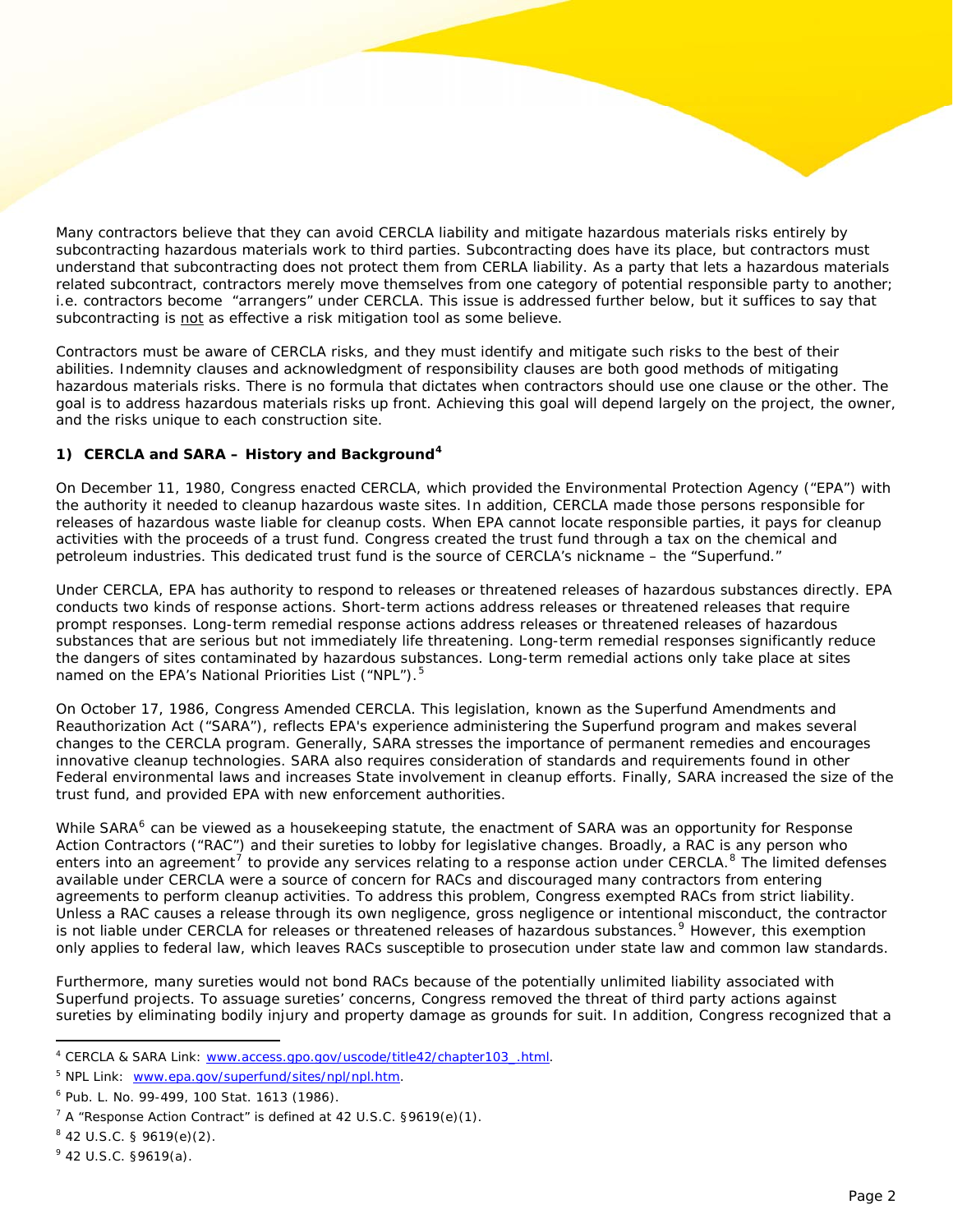bond's penal sum constituted the sureties' maximum, potential exposure, and Congress added "surety" to the list of entities defined as RACs.<sup>[10](#page-2-0)</sup> The new section, "(g) Surety Bonds," reads in part as follows:

- (1) If under sections 3131 to 3133 of Title 40 [the Miller Act], surety bonds are required for any direct Federal procurement of any response action contract and are not waived pursuant to section 3134 of Title 40, they shall be issued in accordance with such sections 3131 to 3133 of Title 40.
- (2) If under applicable Federal law surety bonds are required for any direct Federal procurement of any response action contract, no right of action shall accrue on the performance bond issued on such response action contract to or for the use of any person other than the obligee named in the bond.
- (3) If under applicable Federal law surety bonds are required for any direct Federal procurement of any response action contract, unless otherwise provided for by the procuring agency in the bond, in the event of a default, the surety's liability on a performance bond shall be only for the cost of completion of the contract work in accordance with the plans and specifications less the balance of funds remaining to be paid under the contract, up to the penal sum of the bond. The surety shall in no event be liable on bonds to indemnify or compensate the obligee for loss or liability arising from personal injury or property damage whether or not caused by a breach of the bonded contract.
- (4) Nothing in this subsection shall be construed as preempting, limiting, superseding, affecting, applying to, or modifying any State laws, regulations, requirements, rules, practices or procedures. Nothing in this subsection shall be construed as affecting, applying to, modifying, limiting, superseding, or preempting any rights, authorities, liabilities, demands, actions, causes of action, losses, judgments, claims, statutes of limitation, or obligations under Federal or State law, which do not arise on or under the bond. (Emphasis added).

In total, these amendments insure that sureties are afforded the same level of indemnification as their principals.

Again, SARA's amendments only apply to long term cleanup projects at NPL sites and short term cleanup projects, where the threat to health and the environment demands more immediate action. Furthermore, most contractors that encounter hazardous materials are not acting as RACs. Therefore, the safeguards granted to contractors and sureties under SARA apply in limited circumstances.

#### **2) Superfund Liability Generally**

Congress enacted CERCLA with two goals in mind. First, Congress wanted to provide EPA with the means to control the spread of hazardous materials from inactive and abandoned waste disposal sites.<sup>[11](#page-2-1)</sup> Second, Congress wanted to make the parties responsible for contamination pay cleanup costs.<sup>[12](#page-2-2)</sup> Courts construe CERCLA and SARA liberally to achieve these goals.<sup>1</sup>

For a court to find a party liable under CERCLA, the plaintiff must establish four elements. First, the site in question must be a "Facility." A "Facility" is "any site or area where a hazardous substance has been deposited, stored, disposed of, or placed, or otherwise come to be located." A Facility includes any building, structure, installation, equipment, pipe or pipeline (including any pipe into a sewer or publicly owned treatment works), well, pit, pond, lagoon, impoundment, ditch, landfill, storage container, motor vehicle, rolling stock, or aircraft.<sup>[14](#page-2-4)</sup>

<span id="page-2-0"></span><sup>10</sup> See, 42 U.S.C. 9619.

<span id="page-2-1"></span><sup>11</sup> Anspec Co., Inc. v. Johnson Controls, Inc.*,* 922 F.2d 1240, 1247 (6th Cir. 1991).

<span id="page-2-2"></span> $12$  Id.

<span id="page-2-3"></span><sup>13 3550</sup> Stevens Creek Assoc. v. Barclays Bank of Cal.*,* 915 F.2d 1355, 1363 (9th Cir. 1990).

<span id="page-2-4"></span><sup>14 42</sup> U.S.C. §9601(9) (1987 Supp.).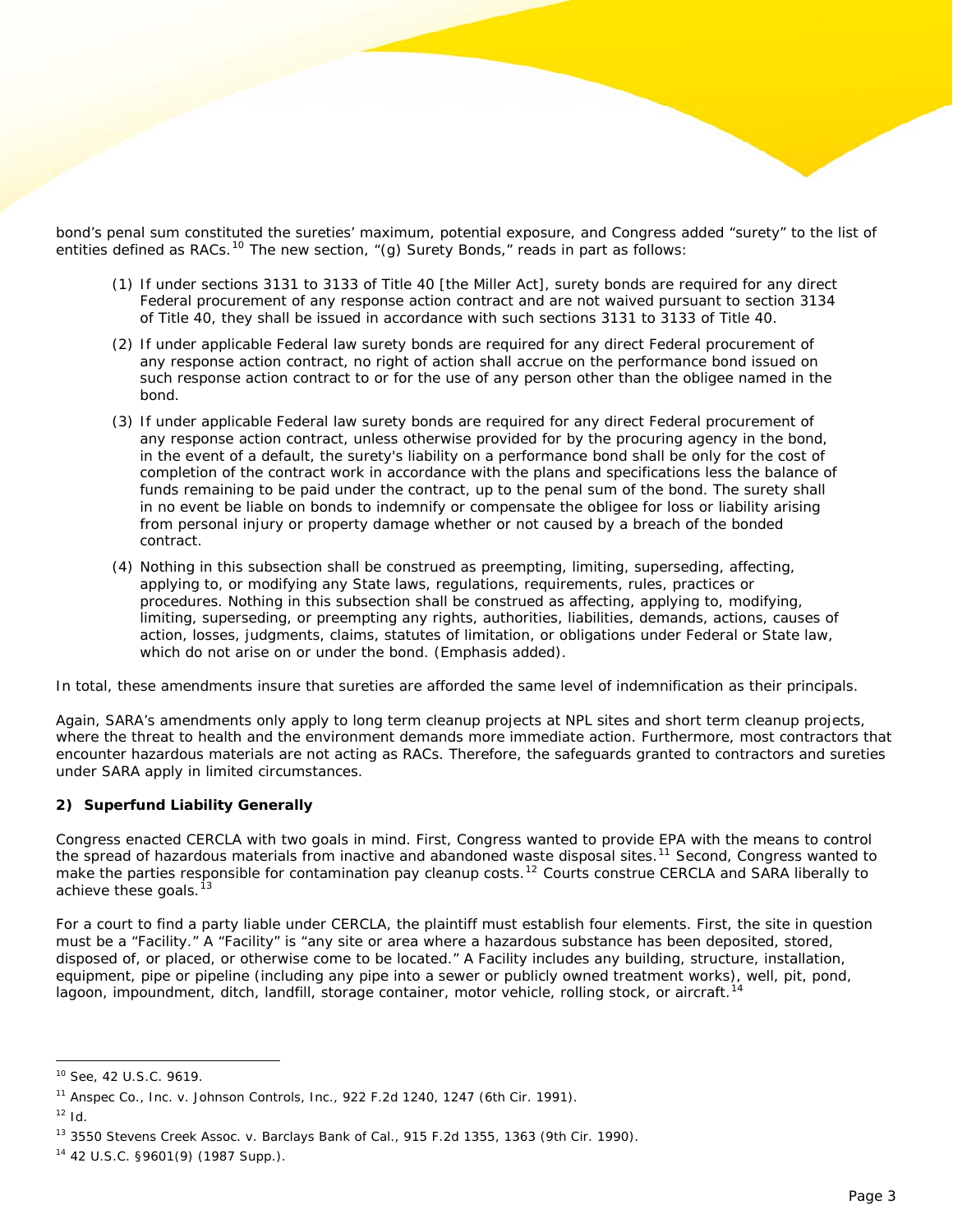Second, a release or a threatened release of a hazardous substance must have actually occurred. A "Release" is "any spilling, leaking, pumping, pouring, emitting, emptying, discharging, injecting, escaping, leaching, dumping or disposing into the environment."<sup>[15](#page-3-0)</sup> CERCLA defines "Hazardous Substances" by referring to many other statutes, and virtually any substance that could harm human health or the environment may be deemed hazardous.<sup>[16](#page-3-1)</sup>

Third, the defendant must be a "Responsible Person." There are four categories of responsible persons: <sup>[17](#page-3-2)</sup>

- (1) The owner and operator of a vessel or a facility,
- (2) Any person who at the time of disposal of any hazardous substance owned or operated any facility at which such hazardous substances were disposed of,
- (3) any person who by contract, agreement, or otherwise arranged for disposal or treatment, or arranged with a transporter for transport for disposal or treatment, of hazardous substances owned or possessed by such person, by any other party or entity, at any facility or incineration vessel owned or operated by another party or entity and containing such hazardous substances, and
- (4) Any person who accepts or accepted any hazardous substances for transport to disposal or treatment facilities, incineration vessels or sites selected by such person, from which there is a release, or a threatened release which causes the incurrence of response costs, of a hazardous substance, shall be liable for:
	- (A) All costs of removal or remedial action incurred by the United States Government or a State or an Indian tribe not inconsistent with the national contingency plan;
	- (B) Any other necessary costs of response incurred by any other person consistent with the national contingency plan;
	- (C) Damages for injury to, destruction of, or loss of natural resources, including the reasonable costs of assessing such injury, destruction, or loss resulting from such a release; and
	- (D) The costs of any health assessment or health effects study carried out under section 9604(i) of this title. (Emphasis added).

It is a mistake to assume that a contractor can avoid CERCLA liability because the contractor falls outside the strict definition of a "Responsible Person." Courts interpret CERCLA broadly, and it is better to err on the side of caution and address potential CERCLA risks up front.

An "Owner or Operator" is any person owning or operating a facility.<sup>[18](#page-3-3)</sup> Because of the circularity of this definition, courts determined that Congress wanted CERCLA's terms to be given their ordinary meanings, rather than unusual or

<span id="page-3-0"></span><sup>15 42</sup> U.S.C. §9601(22) (1987 Supp.).

<span id="page-3-1"></span><sup>&</sup>lt;sup>16</sup> 42 U.S.C. 9601(14) defines a "Hazardous Substance" as:

<sup>(</sup>A) any substance designated pursuant to section 1321(b)(2)(A) of Title 33,

<sup>(</sup>B) any element, compound, mixture, solution, or substance designated pursuant to section 9602 of this title,

<sup>(</sup>C) any hazardous waste having the characteristics identified under or listed pursuant to section 3001 of the Solid Waste Disposal Act [42 U.S.C. § 6921] (but not including any waste the regulation of which under the Solid Waste Disposal Act [42 U.S.C. § 6901 et seq.] has been suspended by Act of Congress),

<sup>(</sup>D) any toxic pollutant listed under section 307(a) of the Federal Water Pollution Control Act [33 U.S.C. 1317(a)],

<sup>(</sup>E) any hazardous air pollutant listed under section 112 of the Clean Air Act [42 U.S.C. § 7412], and

<sup>(</sup>F) Any imminently hazardous chemical substance or mixture with respect to which the Administrator has taken action pursuant to 7 of the Toxic Substances Control Act [15 U.S.C. 2606]. The term does not include petroleum, including crude oil or any fraction thereof which is not otherwise specifically listed or designated as a hazardous substance under subparagraphs (A) through (F) of this paragraph, and the term does not include natural gas, natural gas liquids, liquefied natural gas, or synthetic gas usable for fuel (or mixtures of natural gas and such synthetic gas).<br><sup>17</sup> 42 U.S.C. §9607(a).

<span id="page-3-2"></span>

<span id="page-3-3"></span><sup>18 42</sup> U.S.C. §9601(20)(A).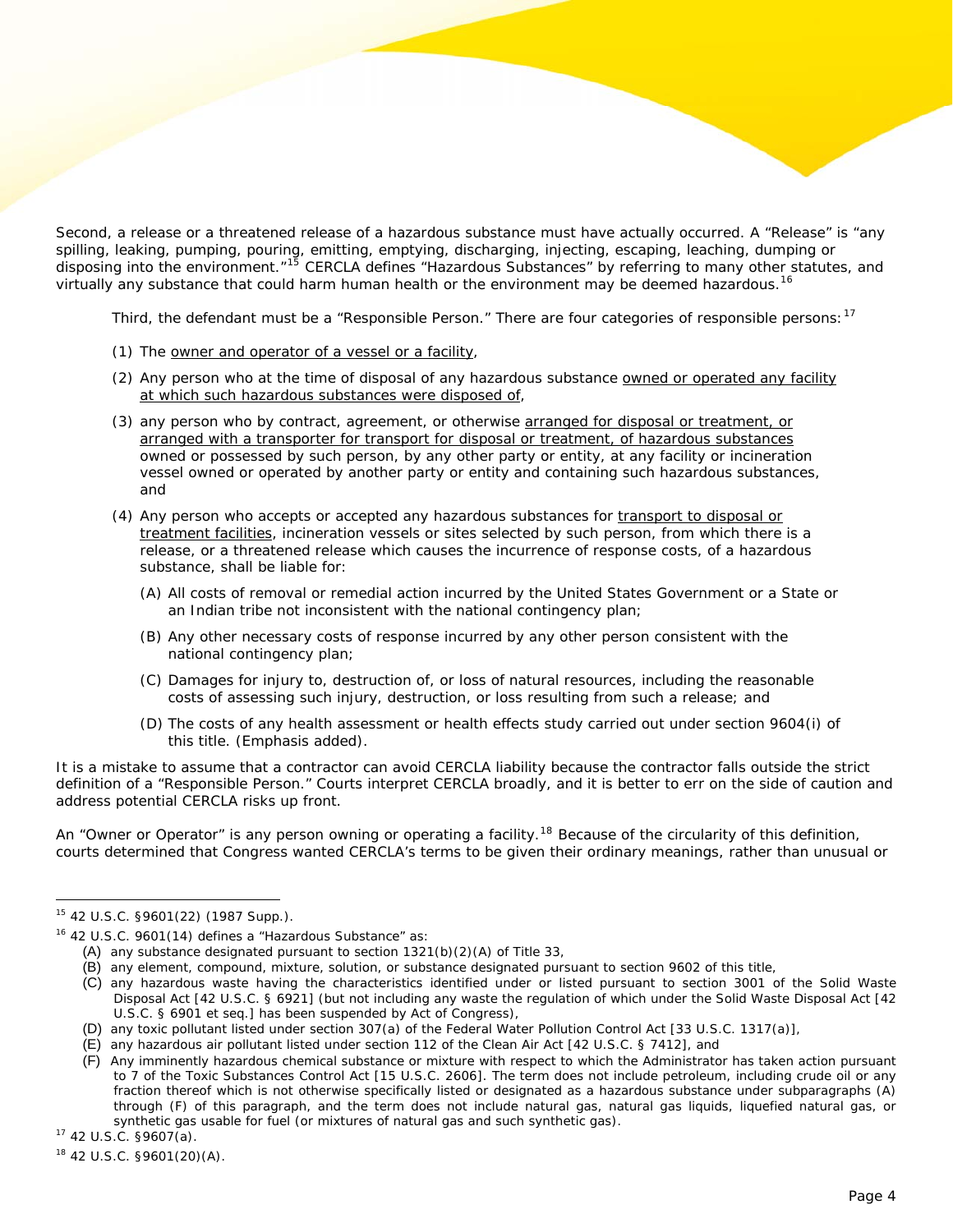technical meanings.<sup>[19](#page-4-0)</sup> There is little guidance as to what constitutes an "Arranger,"<sup>[20](#page-4-1)</sup> but because courts interpret CERCLA broadly they extend arranger liability "well beyond those parties who intentionally sent wastes to a Superfund site for disposal.<sup>"[21](#page-4-2)</sup> A construction contract that requires a general contractor to retain third parties to address any hazardous materials issues could give rise to arranger liability; general contractors should be particularly aware of this risk. Finally a "Transporter" is one who moves hazardous substances by any means,  $2^2$  including by pipeline.  $2^3$  If a carrier accepts a hazardous substance for transportation, the term "transport" or "transportation" includes any temporary stops incidental to the transportation.<sup>[24](#page-4-5)</sup> However, such stops do not constitute storage of the hazardous substance.<sup>[25](#page-4-6)</sup>

The fourth element of CERCLA liability is damages. The plaintiff must show that the release or threatened release caused the plaintiff to incur response costs.[26](#page-4-7) Typically, costs include all remediation and abatement work. If the release is a continuing problem, containment of ground water contamination for example, the abatement costs may be significant in relation to the actual work done because the duration of the abatement is not finite.

## **i) Strict Liability**

Under CERCLA, responsible persons are strictly, jointly and severally liability for cleanup costs. Generally, strict liability does not depend on a parties' negligence or intent. As such, once a party falls within CERCLA's definition of responsible person, it is exceedingly difficult to avoid liability. Furthermore, if there are multiple responsible persons, all of the responsible persons are liable for one hundred percent of the cleanup costs. This means that the EPA can pursue collection of cleanup costs from one responsible person rather than allocating the costs and pursuing collection of cleanup costs from the responsible persons separately.

Strict, joint and several liability stems from CERCLA's use of the Federal Water Pollution Control Act's<sup>[27](#page-4-8)</sup> liability standards. Cases interpreting §311 of the Water Pollution Control Act hold that strict liability applies.<sup>[28](#page-4-9)</sup> Accordingly, courts hold that CERCLA imposes strict liability<sup>[29](#page-4-10)</sup> for the costs of responding to a release or threatened release of hazardous substances from a facility.<sup>[30](#page-4-11)</sup>

There are three potential defenses to CERCLA liability. <sup>[31](#page-4-12)</sup> The first two defenses, acts of God and acts of war, are relatively narrow. The third defense, acts or omissions of third parties, is more complicated because it only comes into play if an act or omission of a third party causes the release, and the third party may not have a direct or indirect contractual relationship with the defendant. Furthermore, the defendant must establish that it exercised due care and took precautions against foreseeable acts and omissions of the third party.<sup>[32](#page-4-13)</sup>

For most contractors, the discovery of preexisting, hazardous materials involves contaminated soil encountered while excavating and grading. Under CERCLA, courts have ruled that contractors in these types of situations are operators,

<span id="page-4-0"></span> $\overline{a}$ 19 See, Edward Hines Lumber Co. v. Vulcan Materials Co.*,* 861 F.2d 155, 156 (7th Cir. 1988).

<span id="page-4-1"></span> $^{20}$  Reading Co. v. City of Philadelphia, 1992 WL 392595 (Not Reported in F. Supp., E.D. Pa., 1992).

<span id="page-4-2"></span><sup>&</sup>lt;sup>21</sup> Id. Citing to, COOKE, THE LAW OF HAZARDOUS WASTE, § 14.01[5][d].

<span id="page-4-3"></span><sup>22 42</sup> U.S.C. §9601(26).

<span id="page-4-4"></span><sup>&</sup>lt;sup>23</sup> See, 49 U.S.C. §60101(a) for a definition of hazardous liquid pipeline facility.

<span id="page-4-5"></span> $^{24}$  Id.

<span id="page-4-6"></span> $^{25}$  Id.

<span id="page-4-7"></span><sup>26</sup> Kerr-McGee Chemical Corp. v. Lefton Iron & Metal Co.*,*14 F. 3d 321, 325 (7th Cir. 1994).

<span id="page-4-8"></span> $27$  33 U.S.C. § 1321 (1982, 1987 Supp.). See, 42 U.S.C. § 9601 (32) (1987 Supp.).

<span id="page-4-9"></span><sup>&</sup>lt;sup>28</sup> See, Burgess v. M/V Tamano, 564 F.2d 964 (1st Cir. 1977), cert. denied, 435 U.S. 941 (1978).

<span id="page-4-10"></span> $29$  See, e.g., New York v. Shore Realty Corp., 759 F.2d 1032 (2d Cir. 1985).

<span id="page-4-11"></span><sup>30 45</sup> U.S.C. § 9607 (1982 & 1987 Supp.).

<span id="page-4-12"></span><sup>31 42</sup> U.S.C. § 9607(b) (1982 & 1987 Supp.).

<span id="page-4-13"></span> $32$  Id.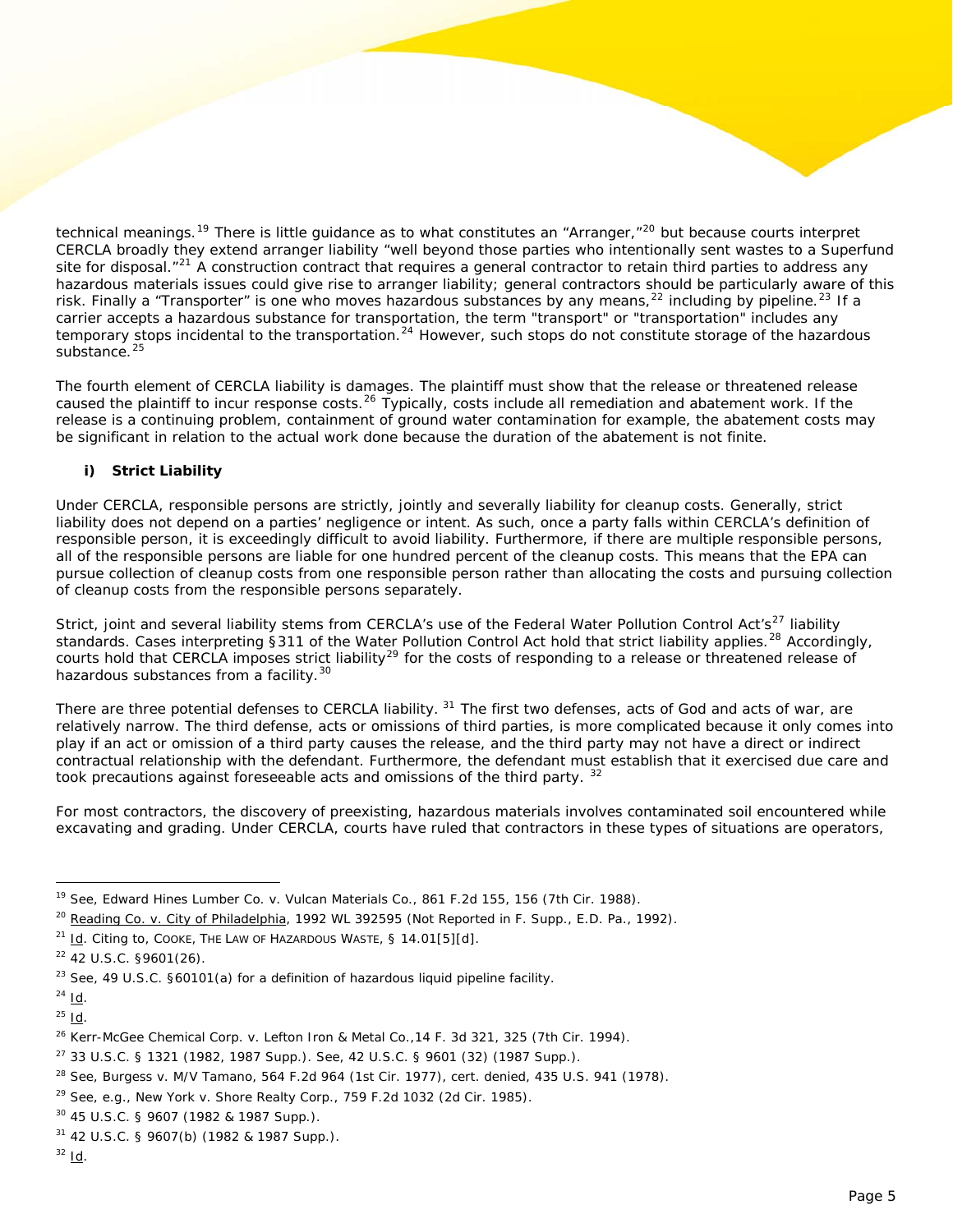arrangers, and transporters.<sup>[33](#page-5-0)</sup> If a contractor uncovers hazardous material, and the contractor moves it (knowingly or unknowingly) or disposes of it improperly, CERCLA liability comes into play.

Contractors that encounter hazardous materials, should stop work and notify the project owner. If the owner agrees to abate the hazardous materials, the contractor's CERCLA liability risks are minor. However, the owner may refuse to abate the hazardous materials and order the contractor to perform the work. Many construction contracts include change and work directive clauses that allow project owners to order the contractor to perform cleanup work.<sup>[34](#page-5-1)</sup> Generally, so long as a change order is incidental to the contract and is not a fundamental change to the contract, sureties are also bound by change orders and work directives.<sup>[35](#page-5-2)</sup> Differing site conditions clauses, scope of work clauses, performance specifications, permits, and clauses that require compliance with applicable federal, state, and local laws may all be read as requiring the contractor to abate hazardous materials.

To combat CERCLA liability, contractors should negotiate provisions that assign liability for preexisting hazardous materials to the project owner. Absent such a provision, the contractor may have to choose between assuming CERCLA liability and breaching its contract. While CERCLA liability and contractual breach are both unappealing, both options are preferable to improperly handling or disposing of hazardous materials. In those CERCLA cases that involve contractors, courts seem to be more lenient with contractors that stop work and try to address hazardous materials appropriately.<sup>[36](#page-5-3)</sup> Contractors that notify the project owner and cooperate with authorities seem less likely to incur sever fines and penalties. It is important that the contract allow work stoppages so that the contractor and owner can address hazardous materials properly.

#### **ii) Potential Surety Liability**

In 1990, after Congress enacted SARA, there were no reported cases where a government entity or a private party asserted hazardous waste liability claims against a surety issuing a performance bond.<sup>[37](#page-5-4)</sup> This situation has not changed dramatically.<sup>[38](#page-5-5)</sup> The lack of reported cases is probably a function of the surety industry's caution in addressing hazardous materials, and the industry's general reluctance to take over projects that pose hazardous materials risks. Amendments to CERCLA regarding RACs and their sureties undoubtedly contributed to the general lack of case law. There may be few reported cases, but the possibility for liability still exists.

#### **3) Acknowledgment of Responsibility**

Before a parcel of property becomes a construction site, someone probably lived or operated a business on the property. If that prior user released hazardous materials at the site, the prior user should be responsible for cleanup costs. Similarly, as between a project owner and a contractor that has never had anything to do with a site, it is reasonable for the owner to acknowledge responsibility for preexisting, onsite, hazardous materials.

As a general rule, once a party falls within the confines of CERCLA, the party cannot contract away its liability. However, a liable party may enter into an agreement for another party to insure, hold harmless, or indemnify the liable party. These tenants are set out in 42 U.S.C. 9607(e), which reads in part as follows:

(e) Indemnification …

<span id="page-5-3"></span>

<span id="page-5-0"></span><sup>&</sup>lt;sup>33</sup> See, Kaiser Aluminum & Chem. Corp. v. Catellus Dev. Corp., 976 F.2d 1338 (9th Cir. 1992); Tanglewood East Homeowners v. Charles-Thomas, Inc., 849 F.2d 1568 (5th Cir. 1988) (contractor engaged in fill and grading work encountered hazardous substances); Brookfield-North Riverside Water Comm'n v. Martin Oil Mktg., Ltd., 1995 WL 733439 (N.D. III.) (unreported case contractor unknowingly installed water main through soil that had been contaminated by hazardous substances from underground storage tank); Jersey City Redev. Auth. v. PPG Indus., 655 F. Supp. 1257 (D. N.J. 1987) (contractor transported contaminated soil from one project for use as fill on another project).

<span id="page-5-1"></span><sup>&</sup>lt;sup>34</sup> See, Active Fire Sprinkler Corp., 85-1 B.C.A. (CCH) [17,869 (GSBCA 1988) (contractor required to remove asbestos under change clause).

<span id="page-5-2"></span><sup>&</sup>lt;sup>35</sup> See e.g., Employers Ins. v. Construction Management Eng'rs of Fla., Inc., 377 S.E. 2d 119 (S.C. Ct. App. 1989); M. Michael Egan, Discharge of the Performance Bond Surety, in THE LAW OF SURETYSHIP 12-8 (E.G. Gallagher, ed., 1993).<br><sup>36</sup> See, Hazardous Materials Checklist.<br><sup>37</sup> See Ryan and Wright, *Hazardous Waste Liability and the Surety*, 25 Tort &

<span id="page-5-4"></span>

<span id="page-5-5"></span> $38$  The author reviewed various sources and found very few reported cases that address a surety's liability under CERCLA.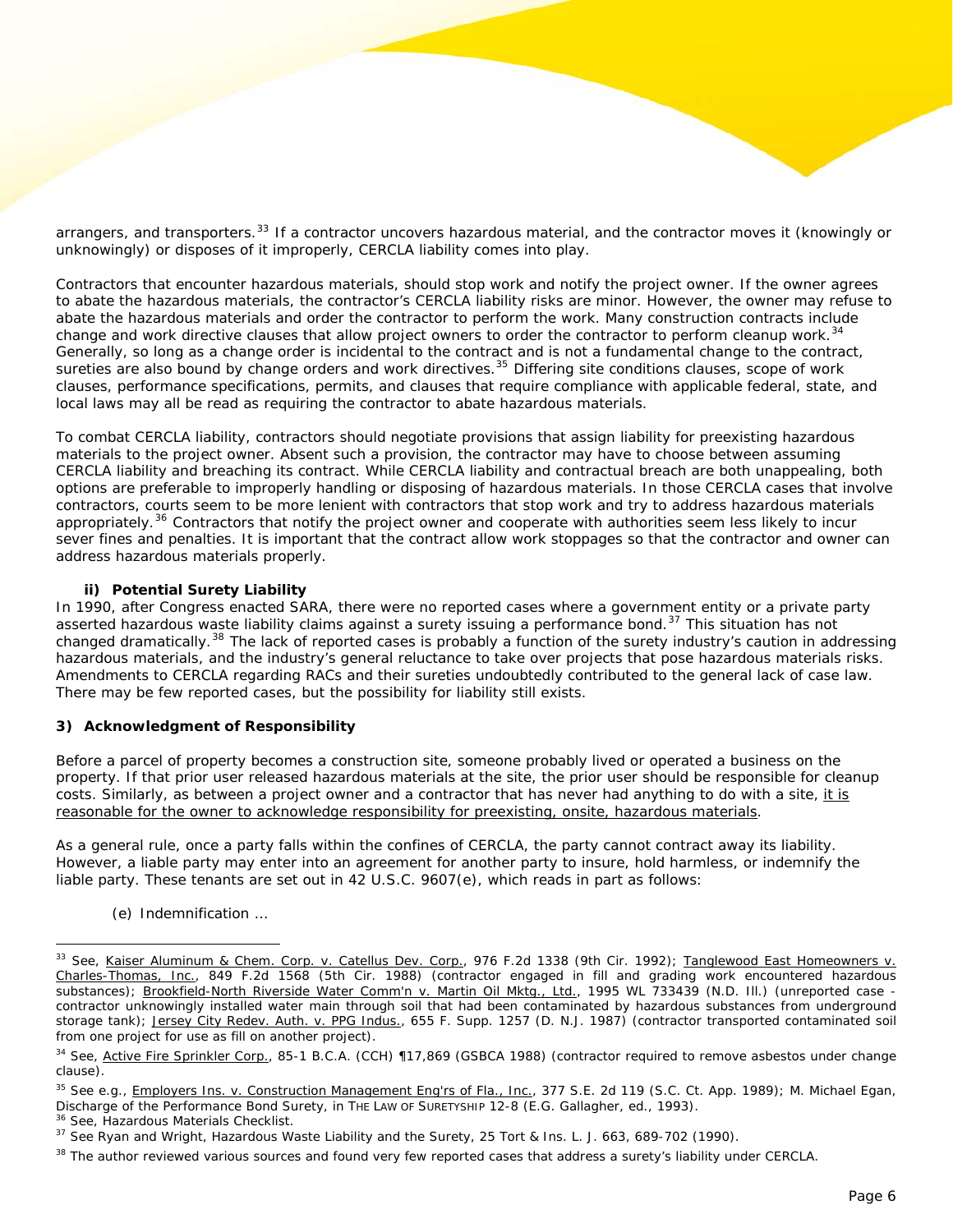- (1) No indemnification, hold harmless, or similar agreement or conveyance shall be effective to transfer from the owner or operator of any vessel or facility or from any person who may be liable for a release or threat of release under this section, to any other person the liability imposed under this section. Nothing in this subsection shall bar any agreement to insure, hold harmless, or indemnify a party to such agreement for any liability under this section.
- (2) Nothing in this subchapter, including the provisions of paragraph (1) of this subsection, shall bar a cause of action that an owner or operator or any other person subject to liability under this section, or a guarantor, has or would have, by reason of subrogation or otherwise against any person.

Based on the above, a contractor may insert indemnification and hold harmless language into a construction contract, which shifts the financial risks of CERCLA liability to the project owner. This type of contractual language will not render the contractor immune from prosecution under CERCLA, but it will give the contractor the right to seek indemnification from the project owner.

Occasionally, general contractors try to appease project owners by accepting responsibility for preexisting hazardous materials. Usually, these general contractors then try to shift these risks to their subcontractors. However, general contractors are subject to the same types of statutory liability as are owners, and a general contractor cannot shed its CERCLA liability through a subcontract.<sup>[39](#page-6-0)</sup> The best way for a contractor to avoid hazardous materials liability is to negotiate a fair and reasonable hazardous materials provision. Alas, many project owners are not interested in such provisions.

Commonly, construction contracts shift all hazardous materials risks to the general contractor. An owner may shift the risk with an explicit hazardous materials provision, or the owner may shift the risk with a broad indemnification provision that indirectly encompasses hazardous materials, but does not actually use the words "hazardous materials." Either way, the intent is usually the same; the owner wants the contractor to deal with all hazardous materials.

Contractors should try to negotiate contractual protections. The goal is a provision that requires project owners to defend, indemnify and hold harmless contractors from and against all costs, losses and damages associated with any preexisting, onsite, hazardous materials. However, the contractor's position with respect to hazardous materials is frequently in diametric opposition to the owner's position, and it can be difficult to find middle ground. As such, in some instances, it can be useful to shift the dialogue away from indemnity and toward an acknowledgment of responsibility. The bells and whistles of an indemnity clause may be absent, but an acknowledgment of responsibility provision can still be an effective risk shifting tool.

The goal of an acknowledgment of responsibility provision is for the owner, not the contractor, to address all known and unknown onsite, preexisting, hazardous materials. The basic elements of such a provision follow:

- (1) As between the contractor and the project owner, the project owner acknowledges responsibility for onsite, preexisting, hazardous materials and the contractor acknowledges responsibility for hazardous materials it brings to the site.
- (2) The contractor must notify the owner when it encounters any preexisting materials that it believes may be hazardous, and the contractor must minimize disturbance of the material.
- (3) The project owner must:

- (A) Pay all costs, fees and fines associated with the hazardous materials;
- (B) Test the material to determine whether it is hazardous;

<span id="page-6-0"></span>Environmental Transportation Systems, Inc. v. Ensco, Inc., 763 F. Supp. 284 (C.D. III. 1991) (a waste transporter was involved in a traffic accident and a hazardous materials spill resulted; the transporter sued its general contractor to recover cleanup costs, and the Court held the general contractor liable as an "arranger" under CERCLA).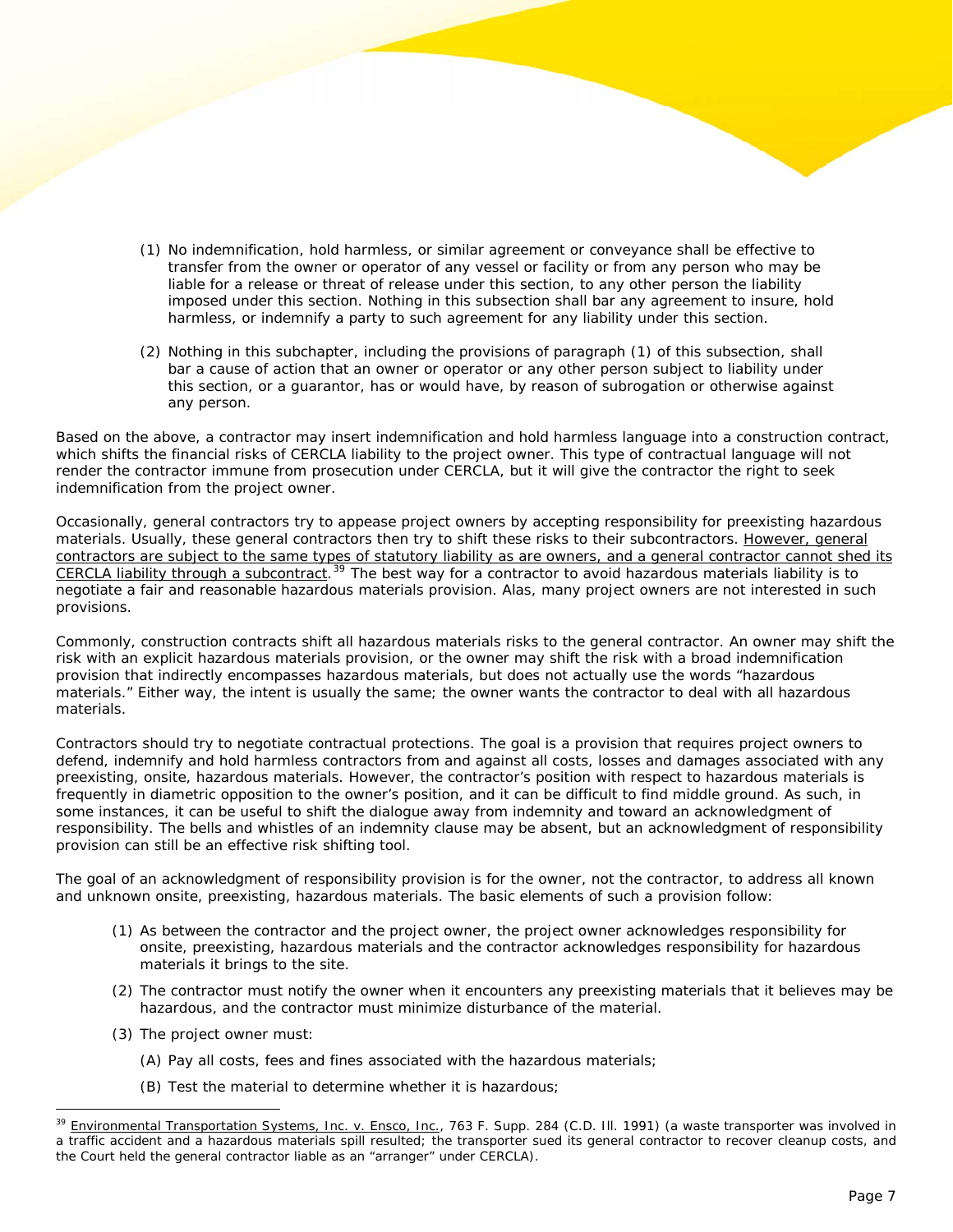- (C) Notify the appropriate governmental authorities;
- (D) Perform all abatement and/or remediation work;
- (E) Dispose or render harmless all preexisting hazardous materials; and
- (F) Sign all transportation manifests as the "generator" and assume all tail liability.

Under an acknowledgement of responsibility provision, it is not uncommon for a project owner to insist that if the contractor exacerbates a preexisting hazardous condition, the contractor must assume responsibility. If possible, the contractor should avoid this type of requirement. However, if the contractor succeeds in arguing for a fair and reasonable acknowledgement of responsibility provision, it is difficult to argue that the contractor should not be responsible when it exacerbates a known environmental hazard. As such, it may not be possible for the contractor to avoid this type of risk.

Operating under this type of regimen requires a proactive contractor with diligent field supervisors. The contractor's field employees must know what to look for, and the contractor must have controls in place to address hazardous materials problems as they arise; training is critical. Furthermore, contractors must purchase appropriate insurance. While many contractors carry some form of pollution coverage, either as a stand alone policy or as a rider to their general liability policy, projects that pose known hazardous materials risks require project specific policies with a tail period of an appropriate length (5 years +). A project specific policy should be there when needed, whereas a rider or blanket policy could be exhausted when a contractor needs it most.

#### **4) Assessing Hazardous Materials Exposure**

## **i) Projects**

 $\overline{a}$ 

Projects with hazardous materials exposures contain uncertain risks. Still, it is possible to assess the probability that a hazardous material exposure will materialize by considering the amount and severity of the hazard, the contractual responsibility for addressing the hazard, the strength of available indemnification, insurance protection and other factors. Whenever possible, contractors should avoid scenarios where they do not anticipate encountering hazardous materials and fail to secure the contractual right to stop work and avoid the contamination.

Many construction projects are located at sites on the National Priorities List.<sup>[40](#page-7-0)</sup> The NPL is a list of hazardous waste sites that are eligible for long term remediation financed under the Superfund. EPA regulations outline the process for assessing hazardous waste sites and placing them on the NPL. The NPL contains many military installations and industrial properties. Traditionally, many contractors have been reluctant to build projects at NPL sites because of the potential environmental liability associated with these types of projects.<sup>[41](#page-7-1)</sup> However, there are some benefits to an NPL site: (i) Usually EPA has studied the site in detail and knows the type of contamination present and its location; (ii) Many NPL sites, especially military sites, are massive and owners can locate their projects away from areas of contamination; and (iii) a remediation plan is probably already in place, and the site may already be clean. Therefore, before a project is rejected because of its NPL status, due consideration should be given to the proposed project in relation to the known contamination and the status of the cleanup activities.

In one sense, working at an NPL site can be an advantage because the hazards are quantified and extensively documented. On the other hand, NPL status raises the possibility that the contractor will encounter hazardous materials, and it is highly unlikely that a court would accept that a contractor working at an NPL site was surprised to find contaminants. As such, it is much more important for contractors to have adequate contractual protections.

Contractors that work at NPL sites should require written confirmation from the owner that the project is located in a clean area of the site.<sup>[42](#page-7-2)</sup> If the contractor encounters hazardous materials, the contractor should have the right to stop

<span id="page-7-1"></span><span id="page-7-0"></span>

<sup>&</sup>lt;sup>40</sup> NPL Link: [www.epa.gov/superfund/sites/npl/npl.htm](http://www.epa.gov/superfund/sites/npl/npl.htm).<br><sup>41</sup> References to projects at NPL sites are meant to describe new construction or redevelopment, not remediation work.

<span id="page-7-2"></span> $42$  Ideally, the underlying construction contract should include a clause similar to the following: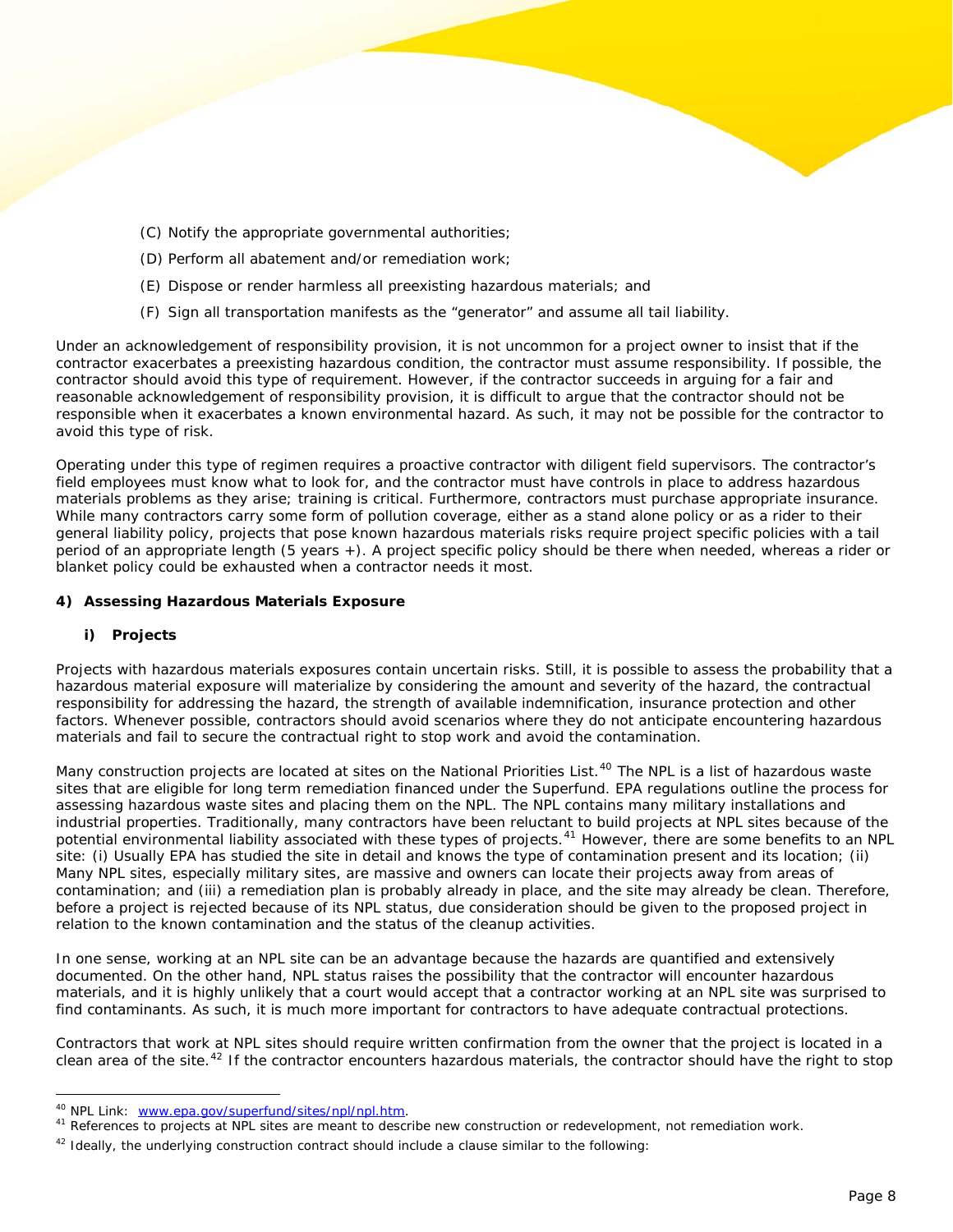work. Finally, the owner should acknowledge its responsibility for all preexisting hazardous materials, and the owner should indemnify the contractor against any exposure that may result from encountering such hazardous materials.

If a contractor enters into a contract on an NPL site that involves limited hazardous materials exposure (i.e. moving a small amount of contaminated soil), the risk may be minor, insurable, and adequately handled contractually, but the contractor should not forget that it cannot escape potential liability entirely. These types of projects pose significant risks, and should be approached very cautiously.

Regardless of a site's superfund status, Contractors should take steps to address hazardous materials exposures because CERCLA liability is always a risk. Many projects involve remediation of material such as lead paint, or the demolition of structures that contain PCB's or asbestos. Ideally, project owners will remove such substances under separate contracts. However, if contractors must handle hazardous materials as part of their overall scope of work, they should seek good contractual protection. Furthermore, they should have a thorough understanding of the materials to be handled, appropriate pollution insurance coverage, adequate financial strength, technical expertise and experience. Frequently, general contractors subcontract remediation work to third parties. These subcontractors should be thoroughly vetted, and at a minimum, general contractors should ensure that these subcontractors hold all necessary licenses, carry appropriate insurance and have the ability to provide performance bonds for the work they agree to perform.

Perhaps the most concerning projects are those where no one expects hazardous materials, and the contractor is responsible for all site conditions, including any hazardous materials. In this scenario, if a contractor encounters hazardous materials, the contractor must choose between breaching the contract (to avoid handling the hazardous material), or assuming responsibility for the handling and disposal of the materials, which entails potentially immeasurable liability.

#### **ii) Other Contractual Provisions**

Generally, transportation of hazardous materials requires the execution of special shipping manifests. These documents specify the party that is responsible for the hazardous materials. The responsible party is the "generator" of the hazardous materials. Contractors should not execute agreements that require them to sign hazardous materials manifests, nor should contractors agree to assume generator or co-generator status. Project owners should sign all hazardous materials manifests, and ideally, the construction contract should specify the project owner as the generator of all preexisting hazardous materials at the site.

#### **iii) Bond Forms**

 $\overline{a}$ 

No matter how remote the risk, on projects that could give rise to CERCLA liability, some surety companies may not wish to assume the role of a completing contractor. Generally, this reluctance stems from a desire to avoid potentially unknowable and unquantifiable costs and losses associated with CERCLA liability. Therefore, on a project with CERCLA risks, some surety companies may settle valid performance claims by either paying the cost to complete or, in worst case scenarios, paying the full bond penalties.

For projects with environmental risks, many sureties will review the performance bond to ensure that they can discharge their obligations without assuming the role of a completing contractor. The bond form must give the surety the ability to settle claims by paying the bond penalty or the cost to complete the project. Some bond forms require sureties to complete projects or give the owner the right to dictate the surety's actions. Many sureties will object to such forms on any project, but such forms will certainly cause sureties to object on a project with a hazardous materials component.

Owner and Contractor recognize that the Project is located within the confines of an NPL site. Notwithstanding the NPL designation, Owner warrants, represents and decrees that the portion of the site upon which the Project is located is free from hazardous materials.

There is no "magic language" that a contractor must include, and the above clause is only a suggestion. Ultimately, the contractor's goal is to get the project owner to make a statement regarding the absence of preexisting hazardous materials at the site.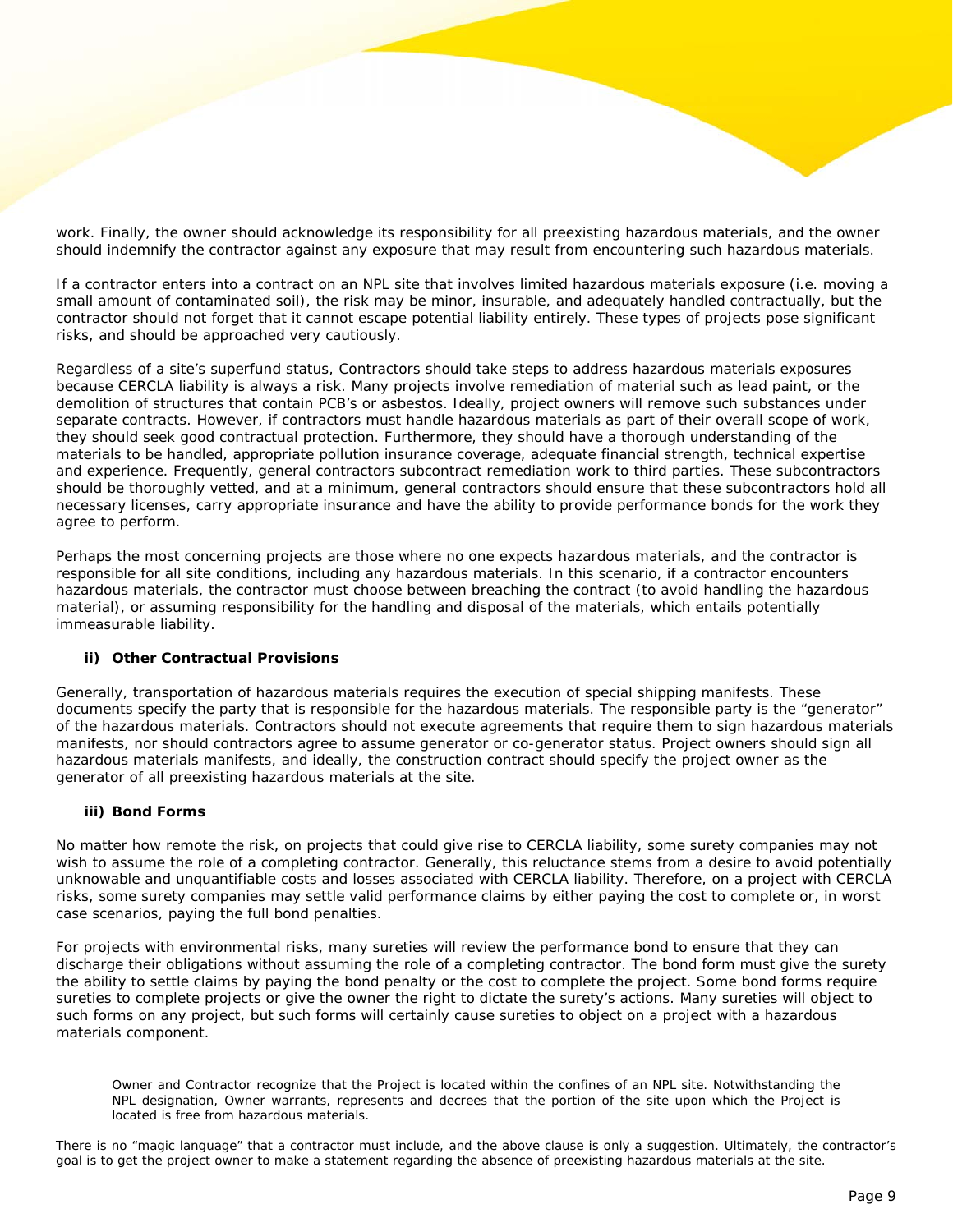#### **5) Conclusion**

Hazardous materials liability under CERCLA poses a significant risk to contractors and their sureties. More often than not, project owners try to shift hazardous materials risks to contractors. Often times, contractors try to shift these risks downstream, but it is important to remember that contractors cannot shed their potential CERCLA liability by subcontracting hazardous materials work to third parties. Subcontracting merely places the contractor into the category of an "Arranger" under CERCLA. As such, contractors should seek complete indemnification from owners for hazardous materials risks. This goal is becoming increasingly difficult to achieve. Nonetheless, contractors should seek indemnification, but they must also be prepared to address those situations when they cannot get an owner's indemnity.



© 2009 The Travelers Companies, Inc. All rights reserved. CS016 Rev 3-09 Travelers Casualty and Surety Company of America and its property casualty affiliates, One Tower Square, Hartford, CT 06183 **travelersbond.com**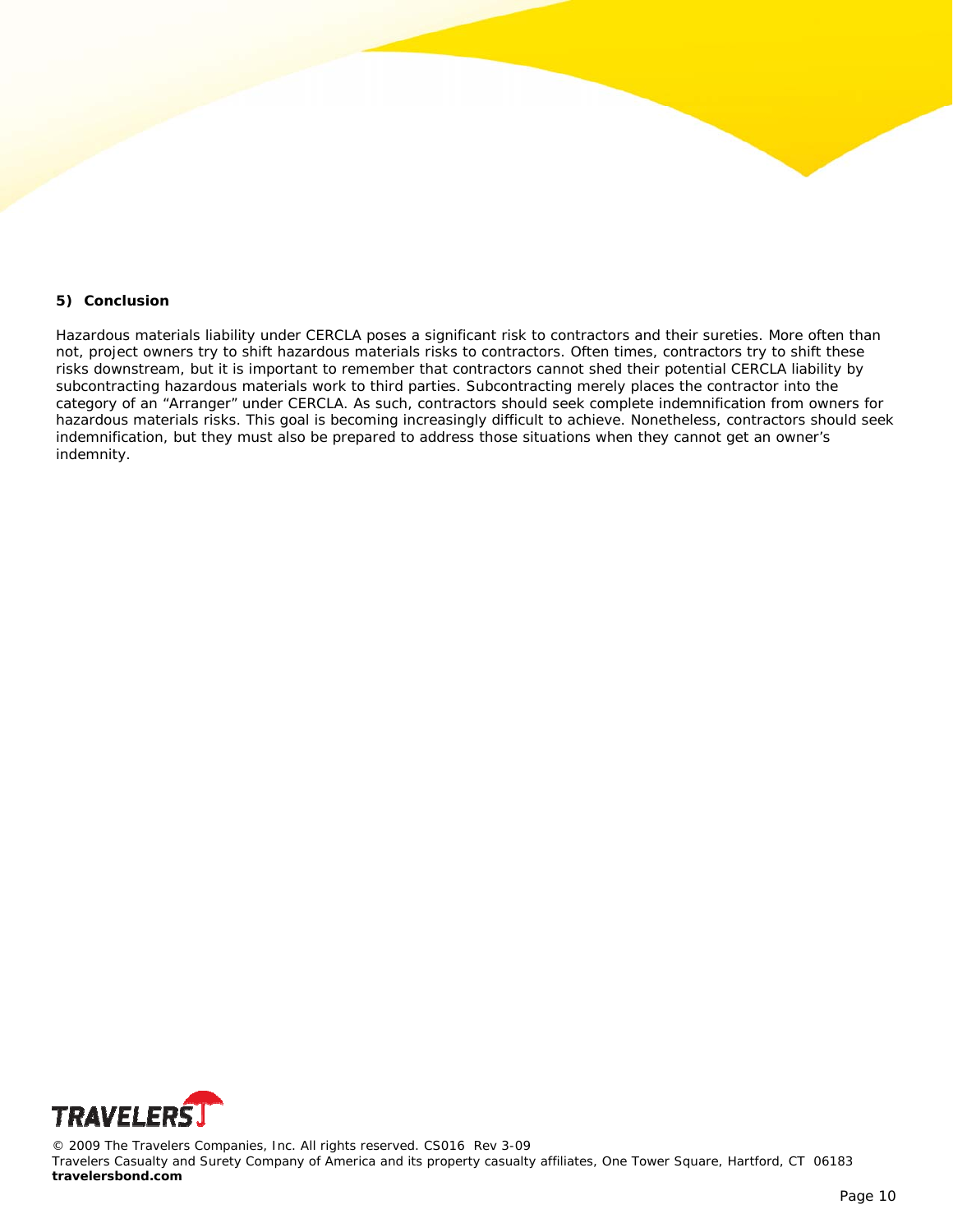# **APPENDIX A**

In addition to CERCLA and SARA, there are many other federal, environmental statutes that apply to contractors and construction activities. The following table summarizes some of these statutes. Additional information is located on the EPA's webpage. See, <http://www.epa.gov/>and/or

<http://cfpub.epa.gov/compliance/resources/publications/assistance/sectors/construction/index.cfm>

| <b>STATUTE</b>                                                              | <b>DESCRIPTION</b>                                                                                                                                                                                                                                                                                                                                                                                                                 |
|-----------------------------------------------------------------------------|------------------------------------------------------------------------------------------------------------------------------------------------------------------------------------------------------------------------------------------------------------------------------------------------------------------------------------------------------------------------------------------------------------------------------------|
| <b>Clean Air Act</b><br>("CAA")                                             | The Clean Air Act regulates emissions from area, stationary, and mobile<br>sources and authorizes EPA to establish National Ambient Air Quality<br>Standards ("NAAQS"). Some states have their own versions of the Clean Air<br>Act, which are more stringent than Federal statutes.<br>Link: www.access.gpo.gov/uscode/title42/chapter85_.html                                                                                    |
|                                                                             |                                                                                                                                                                                                                                                                                                                                                                                                                                    |
| <b>Emergency Planning</b><br>and Community<br><b>Right-to-Know Act</b>      | EPCRA requires each state to create action plans to address hazardous<br>material releases. EPCRA also requires regulates materials safety data<br>sheets.                                                                                                                                                                                                                                                                         |
| ("EPCRA")                                                                   | Link: www.access.gpo.gov/uscode/title42/chapter116_.html                                                                                                                                                                                                                                                                                                                                                                           |
| <b>Endangered Species</b><br>Act<br>("ESA")                                 | The U.S. Fish and Wildlife Service implements the ESA in conjunction with<br>state entities. The ESA authorizes Fish and Wildlife to list species as either<br>"endangered" or "threatened," and prohibits unauthorized taking (hunting,<br>trapping, etc.), possession, sale, and transport of endangered species. The<br>ESA contains a citizen suit provision that allows citizens to sue the<br>government to enforce the law. |
|                                                                             | Link: http://epw.senate.gov/esa73.pdf                                                                                                                                                                                                                                                                                                                                                                                              |
| <b>Federal Water</b><br><b>Pollution Control Act</b><br>("Clean Water Act") | The Clean Water Act regulates point source and non-point source discharges<br>into the navigable U.S. waters. A factory's wastewater discharge pipe is an<br>example of a "point source." Examples of "non-point sources" include<br>feedlots or mining operations where pollutants enter waterways through<br>seepage rather than an identifiable point.                                                                          |
|                                                                             | Link: www.access.gpo.gov/uscode/title33/chapter26_.html                                                                                                                                                                                                                                                                                                                                                                            |
| <b>National</b><br><b>Environmental Policy</b><br>Act<br>("NEPA")           | The National Environmental Policy Act applies to federally funded projects<br>and projects that require Federal oversight or approval. Prior to taking any<br>"major" or "significant" action, the Act requires Federal agencies to consider<br>environmental impacts and mandates the preparation of Environmental<br>Impact Statements ("EIS").                                                                                  |
|                                                                             | Link: http://ceq.eh.doe.gov/nepa/regs/nepa/nepaegia.htm                                                                                                                                                                                                                                                                                                                                                                            |